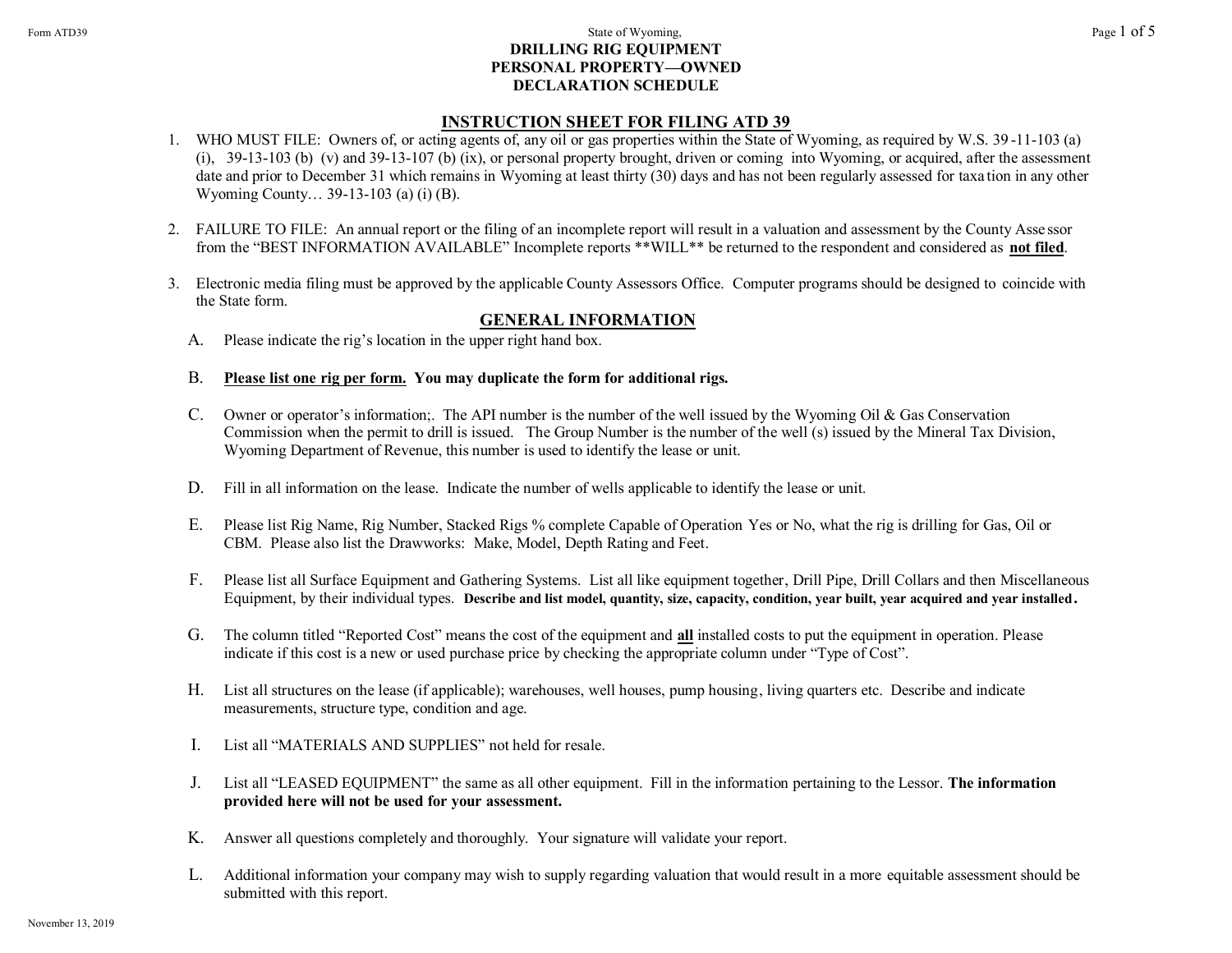## Form ATD39  $\qquad \qquad$  Page 2 of 5 **DRILLING RIG EQUIPMENT PERSONAL PROPERTY—OWNED DECLARATION SCHEDULE**

| County Number<br>Parcel #                                                                                                                                                                                                                                             | Act Number | Personal Prop. Type  |                                                                                                                                                                                                               | <b>DO NOT USE - FOR ASSESSORS USE ONLY</b> |  |  |  |
|-----------------------------------------------------------------------------------------------------------------------------------------------------------------------------------------------------------------------------------------------------------------------|------------|----------------------|---------------------------------------------------------------------------------------------------------------------------------------------------------------------------------------------------------------|--------------------------------------------|--|--|--|
|                                                                                                                                                                                                                                                                       |            |                      | Date received:                                                                                                                                                                                                | By:                                        |  |  |  |
| Name and address of personal property listed here: (please make any corrections here)                                                                                                                                                                                 |            |                      | Please indicate location of personal property: (please make any changes here)<br>Range<br>Latitude Longitude Longitude<br>Type of land this personal property is located on: (check one) [] Private<br>Public |                                            |  |  |  |
| <u>www.www.www.www.www</u> w<br>Please complete the following information about the drilling rig equipment you own. Please sign the reporting<br>NAICS CODE:<br>rendition on the bottom of page 4 and return the completed form by March 1.<br><u>mmmmmmmmmmmmmmm</u> |            |                      |                                                                                                                                                                                                               |                                            |  |  |  |
| <b>Contact Person</b>                                                                                                                                                                                                                                                 |            |                      |                                                                                                                                                                                                               | Telephone                                  |  |  |  |
| Rig Name                                                                                                                                                                                                                                                              |            | Rig Number/API#      | Rig Age                                                                                                                                                                                                       |                                            |  |  |  |
| Stacked Rigs % Complete                                                                                                                                                                                                                                               |            | Capable of Operation | N <sub>0</sub><br>  Yes                                                                                                                                                                                       | Drilling for:<br><b>CBM</b><br>Gas<br>Oil  |  |  |  |
| <b>Drawworks</b>                                                                                                                                                                                                                                                      | Make       | Model                |                                                                                                                                                                                                               | Depth Rating<br>Feet                       |  |  |  |
| Mechanical<br>Electric                                                                                                                                                                                                                                                | Engines    | Make                 |                                                                                                                                                                                                               | HP Rating                                  |  |  |  |
|                                                                                                                                                                                                                                                                       |            | Make                 |                                                                                                                                                                                                               | HP Rating                                  |  |  |  |
| Top Drive Tons Capacity:<br>$\mathbf{v}$ or $\mathbf{v}$                                                                                                                                                                                                              |            | Make                 |                                                                                                                                                                                                               | HP Rating                                  |  |  |  |

## **Drill Pipe**

 **Cost Type:** Please check appropriate box below **Type of Cost** with an **XX** to indicate if this cost is new and installed or a used purchase price reported for each piece of equipment.

| <b>Joints</b> | Feet | <b>Size</b> | Lbs. Per Foot | Grade | Reported Year<br>Acquired | Year<br><b>Built</b> | Reported<br>*Cost |            | <i>*</i> Type of Cost<br>Check One |
|---------------|------|-------------|---------------|-------|---------------------------|----------------------|-------------------|------------|------------------------------------|
|               |      |             |               |       |                           |                      |                   | <b>New</b> | <b>Used</b>                        |
|               |      |             |               |       |                           |                      |                   |            |                                    |
|               |      |             |               |       |                           |                      |                   |            |                                    |
|               |      |             |               |       |                           |                      |                   |            |                                    |
|               |      |             |               |       |                           |                      |                   |            |                                    |

# **Tool Pusher Living Quarters or Location**

| Size: Length x Width | <b>Year Built</b> | Capacity—# of People |
|----------------------|-------------------|----------------------|
|                      |                   |                      |
|                      |                   |                      |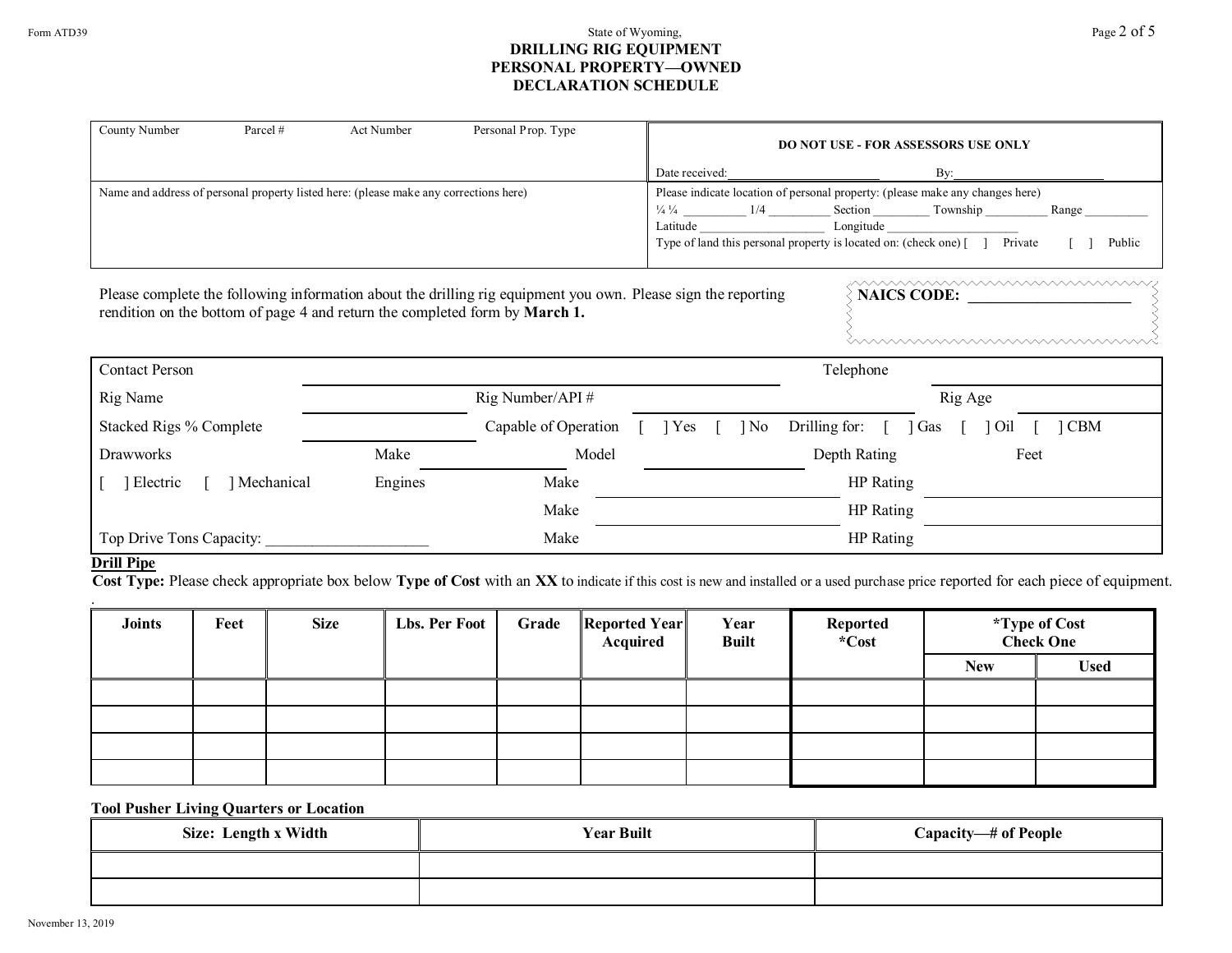## Form ATD39 **State of Wyoming,** Page 3 of 5 **DRILLING RIG EQUIPMENT PERSONAL PROPERTY—OWNED DECLARATION SCHEDULE**

| County Number | Parcel # | Act Number                                                                            | Personal Prop. Type | <b>DO NOT USE - FOR ASSESSOR USE ONLY</b>                                                                                                                                                                                                                             |
|---------------|----------|---------------------------------------------------------------------------------------|---------------------|-----------------------------------------------------------------------------------------------------------------------------------------------------------------------------------------------------------------------------------------------------------------------|
|               |          |                                                                                       |                     | Bv<br>Date received:                                                                                                                                                                                                                                                  |
|               |          | Name and address of personal property listed here: (please make any corrections here) |                     | Please indicate location of personal property: (please make any changes here)<br>Township<br>$\frac{1}{4}$ $\frac{1}{4}$<br>Range<br>Section<br>1/4<br>Latitude<br>Longitude<br>Type of land this personal property is located on: (check one) [<br>Public<br>Private |

Please complete the following information about the drilling rig equipment you own. <br>
NAICS CODE: <u>NAICS CODE:</u> NAICS CODE: NAICS CODE: NAICS CODE: NAICS CODE: NAILS CODE: NAILS CODE: NAILS CODE: NAILS CODE: NAILS CODE: NA

#### **Drill Collars**

| Quantity | <b>Size</b> | <b>Length in Feet</b> | Slick | <b>Spiral</b> |
|----------|-------------|-----------------------|-------|---------------|
|          |             |                       |       |               |
|          |             |                       |       |               |
|          |             |                       |       |               |
|          |             |                       |       |               |
|          |             |                       |       |               |
|          |             |                       |       |               |
|          |             |                       |       |               |
|          |             |                       |       |               |

# **Miscellaneous Equipment: Hand tools / Compressors / Welders, etc.**

Cost Type: Please check appropriate box below Type of Cost with an XX to indicate if this cost is new and installed or a used purchase price reported for each piece of equipment.

| Description / Make / Model / Year | Serial # | Quantity | Condition | Reported<br>Year<br>Acquired | Year<br><b>Installed</b> | Reported<br>*Cost | <i>*</i> Type of Cost<br>Check One |                          |
|-----------------------------------|----------|----------|-----------|------------------------------|--------------------------|-------------------|------------------------------------|--------------------------|
|                                   |          |          |           |                              |                          |                   | <b>New</b><br><b>Installed</b>     | <b>Used</b><br>Purchased |
|                                   |          |          |           |                              |                          |                   |                                    |                          |
|                                   |          |          |           |                              |                          |                   |                                    |                          |
|                                   |          |          |           |                              |                          |                   |                                    |                          |
|                                   |          |          |           |                              |                          |                   |                                    |                          |
|                                   |          |          |           |                              |                          |                   |                                    |                          |
|                                   |          |          |           |                              |                          |                   |                                    |                          |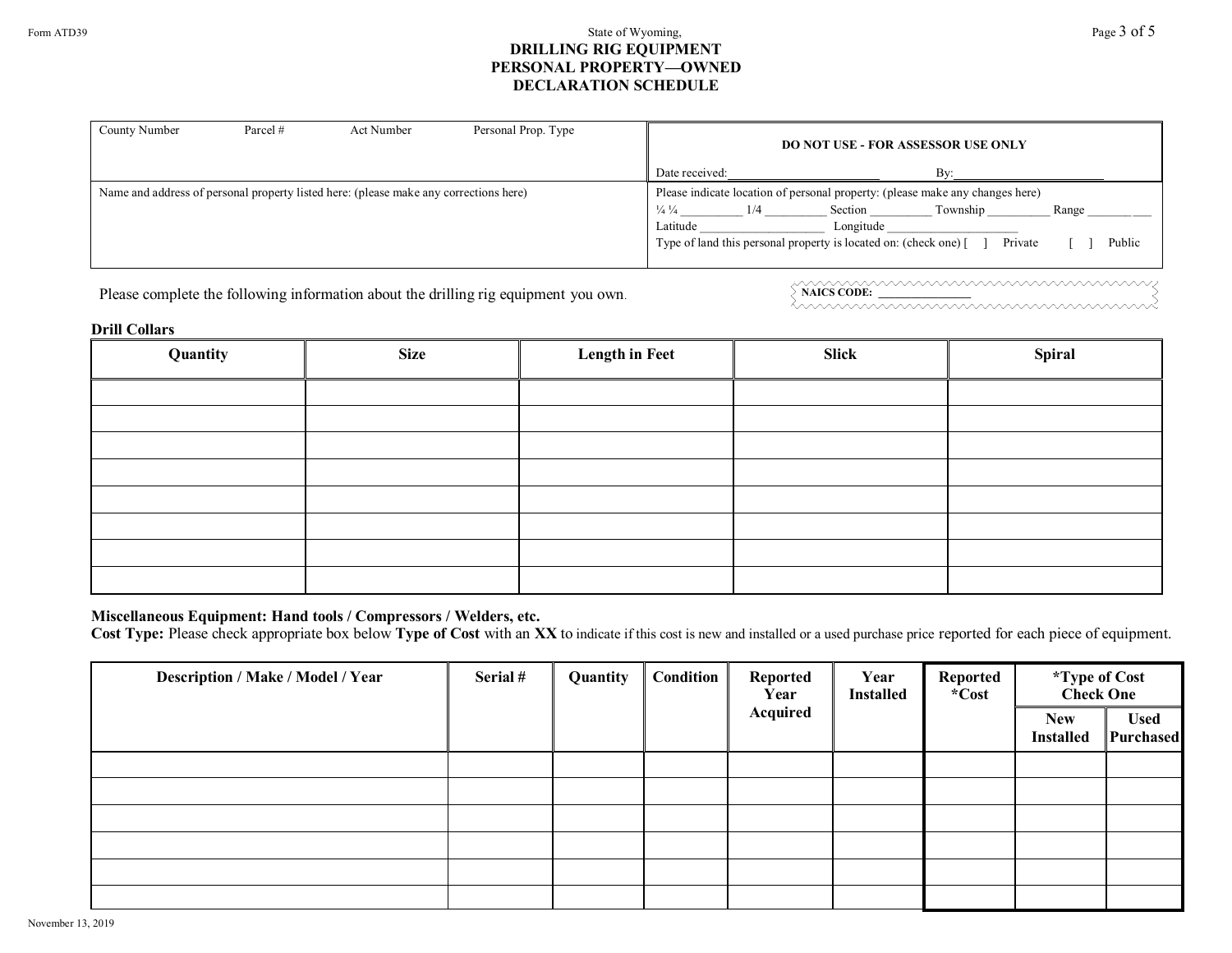## Form ATD39  $\qquad \qquad$  Page 4 of 5 **DRILLING RIG EQUIPMENT PERSONAL PROPERTY—OWNED DECLARATION SCHEDULE**

| County Number | Parcel # | Act Number                                                                            | Personal Prop. Type |                                         |     | <b>DO NOT USE - FOR ASSESSORS ONLY</b>                                                                                                                                    |                     |                 |
|---------------|----------|---------------------------------------------------------------------------------------|---------------------|-----------------------------------------|-----|---------------------------------------------------------------------------------------------------------------------------------------------------------------------------|---------------------|-----------------|
|               |          |                                                                                       |                     | Date received:                          |     |                                                                                                                                                                           | Rv                  |                 |
|               |          | Name and address of personal property listed here: (please make any corrections here) |                     | $\frac{1}{4}$ $\frac{1}{4}$<br>Latitude | 1/4 | Please indicate location of personal property: (please make any changes here)<br>Section<br>Longitude<br>Type of land this personal property is located on: (check one) [ | Township<br>Private | Range<br>Public |

| Please complete the following information about the drilling rig equipment you lease.                                                            | www.www.www.www.ww<br>NAICS CODE: |
|--------------------------------------------------------------------------------------------------------------------------------------------------|-----------------------------------|
| Please lists all leased equipment and provide owner's name and address. Please list only one location per form.<br>(duplicate form as necessary) |                                   |
|                                                                                                                                                  | <i><b>WAAAAAAAAAAAAAAAAAA</b></i> |

| <b>Owner and Contact Information</b><br>of leased property | <b>Property Description</b><br>Make / Model / Size / Serial # / Year | Term<br>$(From - To)$ | <b>Annual Rent</b> |
|------------------------------------------------------------|----------------------------------------------------------------------|-----------------------|--------------------|
|                                                            |                                                                      |                       |                    |
|                                                            |                                                                      |                       |                    |
|                                                            |                                                                      |                       |                    |
|                                                            |                                                                      |                       |                    |
|                                                            |                                                                      |                       |                    |

| W.S. 39-13-107 (a) (i) Ithe owner of (or agent, etc., as the case may be) do solemnly swear or affirm that the above and foregoing listed property is a full, true, correct<br>and complete list of all property owned by me or under my control as agent or otherwise, and that I have not failed or neglected to list for taxation for the year, all<br>property of which I am the owner of or of which I have control as agent, guardian, administrator or otherwise, in the county of State of Wyoming and that I<br>have not connived at any violation or evasion of the requirements of law in relation to the assessment of property for taxation. W.S. 18-3-205(b) Any person who fails<br>to return any taxable property owned by him or under his control is guilty of a misdemeanor and upon conviction shall be fined not exceeding five hundred dollars<br>$($500.00)$ , imprisoned in the county jail not exceeding ninety $(90)$ days, or both.<br>Type or print your name here: |            |        |      |
|-------------------------------------------------------------------------------------------------------------------------------------------------------------------------------------------------------------------------------------------------------------------------------------------------------------------------------------------------------------------------------------------------------------------------------------------------------------------------------------------------------------------------------------------------------------------------------------------------------------------------------------------------------------------------------------------------------------------------------------------------------------------------------------------------------------------------------------------------------------------------------------------------------------------------------------------------------------------------------------------------|------------|--------|------|
|                                                                                                                                                                                                                                                                                                                                                                                                                                                                                                                                                                                                                                                                                                                                                                                                                                                                                                                                                                                                 |            |        |      |
| Signature of owner/agent                                                                                                                                                                                                                                                                                                                                                                                                                                                                                                                                                                                                                                                                                                                                                                                                                                                                                                                                                                        |            | Title  | Date |
| Telephone number                                                                                                                                                                                                                                                                                                                                                                                                                                                                                                                                                                                                                                                                                                                                                                                                                                                                                                                                                                                | Fax Number | Email: |      |
|                                                                                                                                                                                                                                                                                                                                                                                                                                                                                                                                                                                                                                                                                                                                                                                                                                                                                                                                                                                                 |            |        |      |